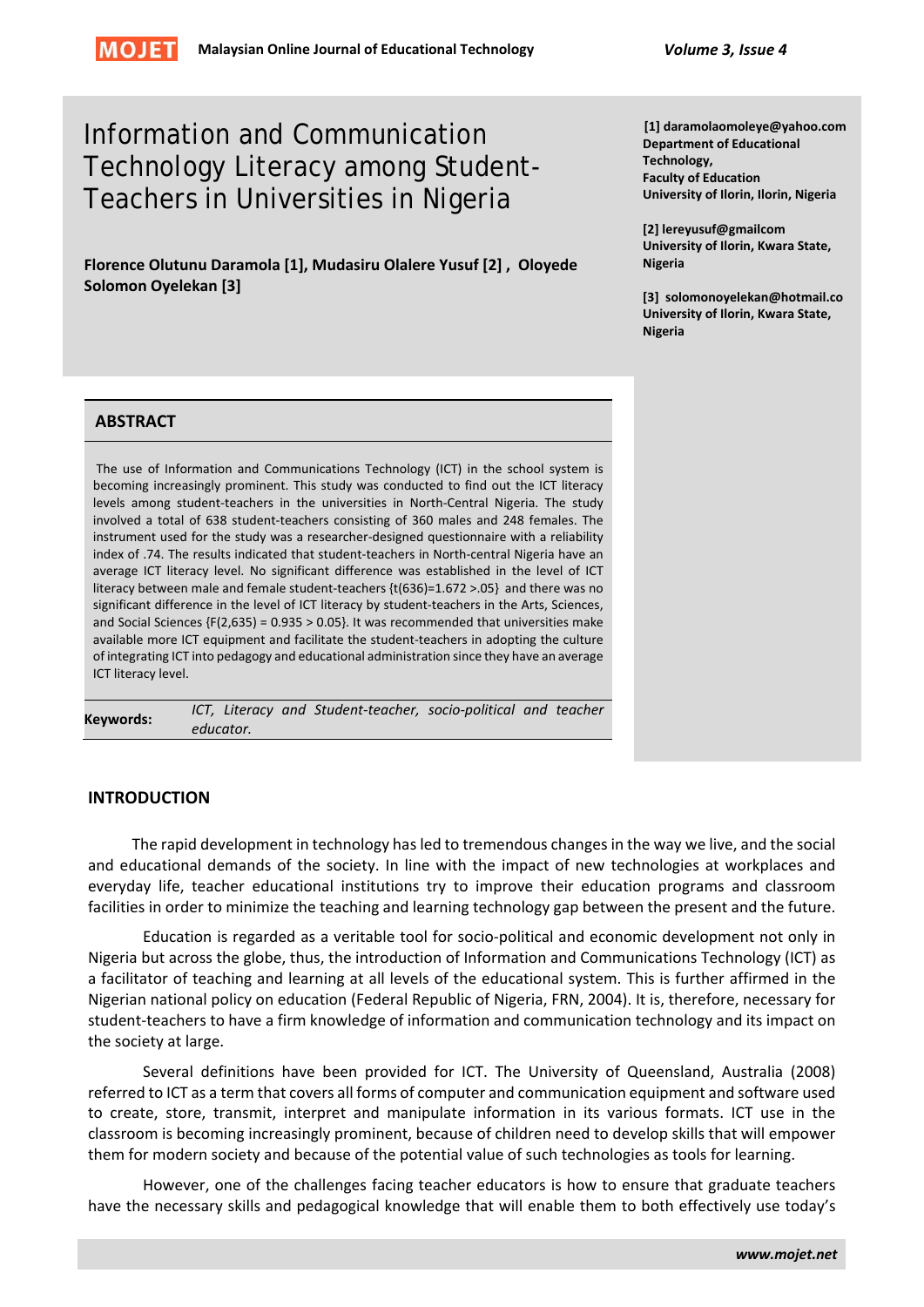**MOJET** 

technologies in the classroom as well as continue to develop and adapt to new emerging technologies. Hence, the need to incorporate the acquisition of ICT literacy into the curriculum of teacher training in the higher institutions.

The term ICT literacy has at its roots in the need to involve the acquiring and advantageous use of information through the use of technology. The use of a range of communication tools such as Internet, email and the World Wide Web (WWW) for information retrieval and dissemination is now considered to be components of ICT literacy and yet not necessarily that of computer literacy (Oliver & Towers, 2000). In addition, many of the skills previously associated with computer literacy are now commonly seen to be components of the more encompassing term ICT literacy. Many authors describe computer literacy as a component of a more encompassing list of ICT skills (Bruce, 1998; Elsenburg& Johnson, 1996; Shapiro & Hughes 1996).

The notion of computer literacy is tending to be considered a component of a larger set of key skills that have been identified as important outcomes of schooling outside the domain of traditional curriculum areas. These generic skills include such elements as reading and writing, communication skills, numeracy, critical thinking and people skills (Harvard, Hughes, & Clark, 1998). An emerging trend is the perception that ICT literacy forms part of a generic skill set, with implications for teaching and learning in the schools, as well as for life-long learning and just-in-time learning (Dede, 1996).

O'Conor et al. (2002) described the foundational set of skills and knowledge that underlie ICT literacy as cognitive proficiency and technical proficiency.

Cognitive proficiency has to do with the desired foundational skills of everyday life at school and workplaces. This proficiency is demonstrated in literacy, numeracy, problem-solving, and visual literacy. On the other hand technical proficiency includes a foundational knowledge of hardware, software applications, networks, as well as elements of digital technology. The integration and application of cognitive and technical skills is referred to as ICT proficiency. Proficiency in ICT use builds the capacity of an individual. It facilitates innovation, transformation and societal change. ICT literacy encompasses both cognitive proficiency and technical proficiency. For example, in order to carry out an ICT task which involves searching the internet for the various methods of teaching mathematics, individuals will apply reading and problem-solving skills (cognitive); they must also have the prerequisite knowledge of computer operation that will lead him to the information he wants through the search engine (technical).

The issue of gender and ICT application has been of interest to researchers (Bebetos & Antoniou, 2008; Kadel, 2005; Schaumburg, 2001; Townsend, 1997). Gender refers to the social attributes and opportunity associated with being male and female and the mutual relationship. These attributes and relationships are socially constructed and are learned through the socialization processes while technology is modifying nature to meet their needs. Gender and technology development serve as forum for exploring the linkage between changing gender relations and technological development (Ewhrudjakpor, 2006). In other words, the activities of women and men are linked to institution or governments, on the basis of technology, social relations and management.

Women tend to have less access than men to existing ICT facilities. Frequently, rural information centers or cybercafés are located in places that women may not be comfortable frequenting, since most communications facilities in rural areas feature shared public access. Women also have time constraints because of their domestic engagements. Some accommodation needed to ensure gender equality in access and use of ICTs are adapted schedules to suit women's hours and availability of women support staff and trainers (Tinio, 2003).

There is a distinction between possession of knowledge and the ability (competence) to use such knowledge and skill for appropriate purposes; hence there is need to examine the area of competence of student-teachers. Competences in the aforementioned areas could also be related to areas of specialization. Area of specialization can be determined by the various courses offered in the university. This can basically be divided into three: humanities, which houses the arts, the social sciences and the natural sciences. In all these areas, the use of ICT by lecturers and students are important. In the opinion of Morrison, Lowther, and De Mulle (2002) and Olumorin (2008) all teachers required the knowledge of the use of ICT for personal and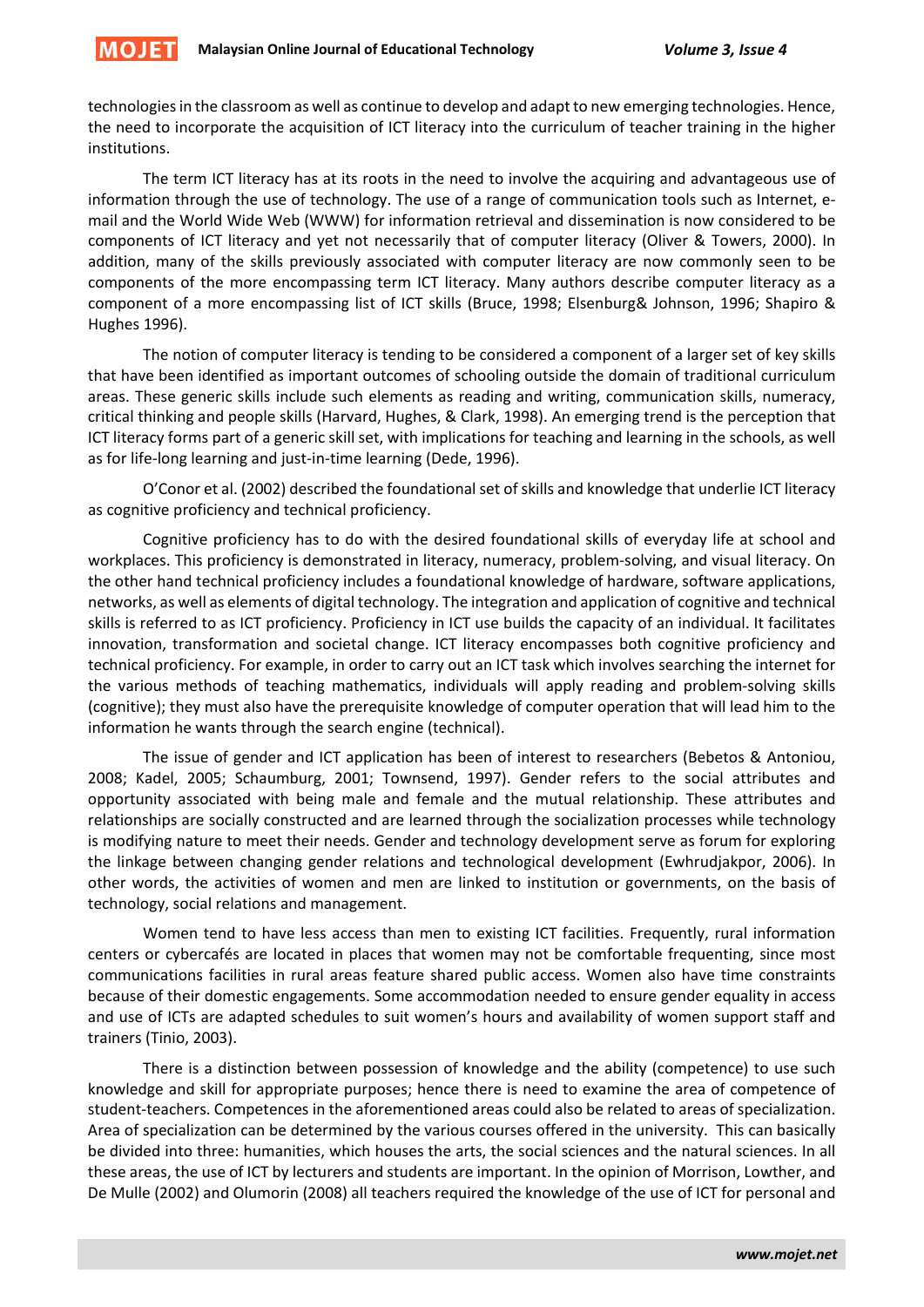administrative purposes.

**MOJET** 

Since ICT has found its way into the classroom as a tool for enhancing teaching and learning, it is expected that teachers who are to use this technology should be competent in its use for better productivity. Student-teachers will ultimately become qualified teachers and they will be expected to use this technology for classroom instruction and administrative purposes. Their ability to use this technology will depend on the extent to which they are literate in its use. Hence, this study sought to determine the information and communication technology literacy among student-teachers in universities in North- Central Nigeria.

#### **Research Questions**

- 1. What is the level of ICT literacy among university student-teachers in the North Central Zone of Nigeria?
- 2. Does the student-teachers' level of ICT literacy vary based on gender?
- 3. Does the student-teachers' area of specialization influence their ICT literacy level?

#### **Research Hypotheses**

- 1. There is no significant difference in the level of ICT literacy between male and female studentteachers.
- 2. There is no significant difference among the level of ICT literacy of student-teachers in the Sciences, Arts, and Social Sciences.

#### **RESEARCH METHODOLOGY**

This research is a descriptive research of the survey type. The survey involved the use of a researcherdesigned questionnaire to collect necessary information on student-teachers' ICT literacy level. The population for this study consisted of all student-teachers in universities in the North Central zone of Nigeria. The target population comprised the 300 and 400 level students in the conventional universities and 500 level students in the special universities (i.e. University of Agriculture, Makurdi, and Federal University of Technology, Minna). Students were selected from universities offering education courses.

The student-teachers were stratified based on gender (male/female), and area of specialization (Arts, Social Science and Science Education). Thereafter, random sampling technique was used to select the final sample to reflect the initial stratification. In addition, proportional sample based on student-teachers in the universities was employed. Altogether, a total of six hundred and thirty eight (638) student-teachers were involved in the study. Out of this figure, three hundred and sixty (360) were males while two hundred and forty eight (248) were females. The demography of respondents who adequately filled and returned the questionnaire for the study is as presented in Table 1.

As indicated by Table 1, the total number of respondents who returned adequately filled questionnaire from the eight universities sampled was 638 out of the 700 instruments administered. In Nasarawa State University, Keffi, there were 93 respondents out of which 40 (43%) were females while 53 (57%) were males. In the University of Jos, there were 76 respondents, 40 males (53%), and 36 (47%) females. In Benue State University, Makurdi, a total of 66 respondents returned their questionnaire. This comprises of 37 (56%) males and 29 (44%) females.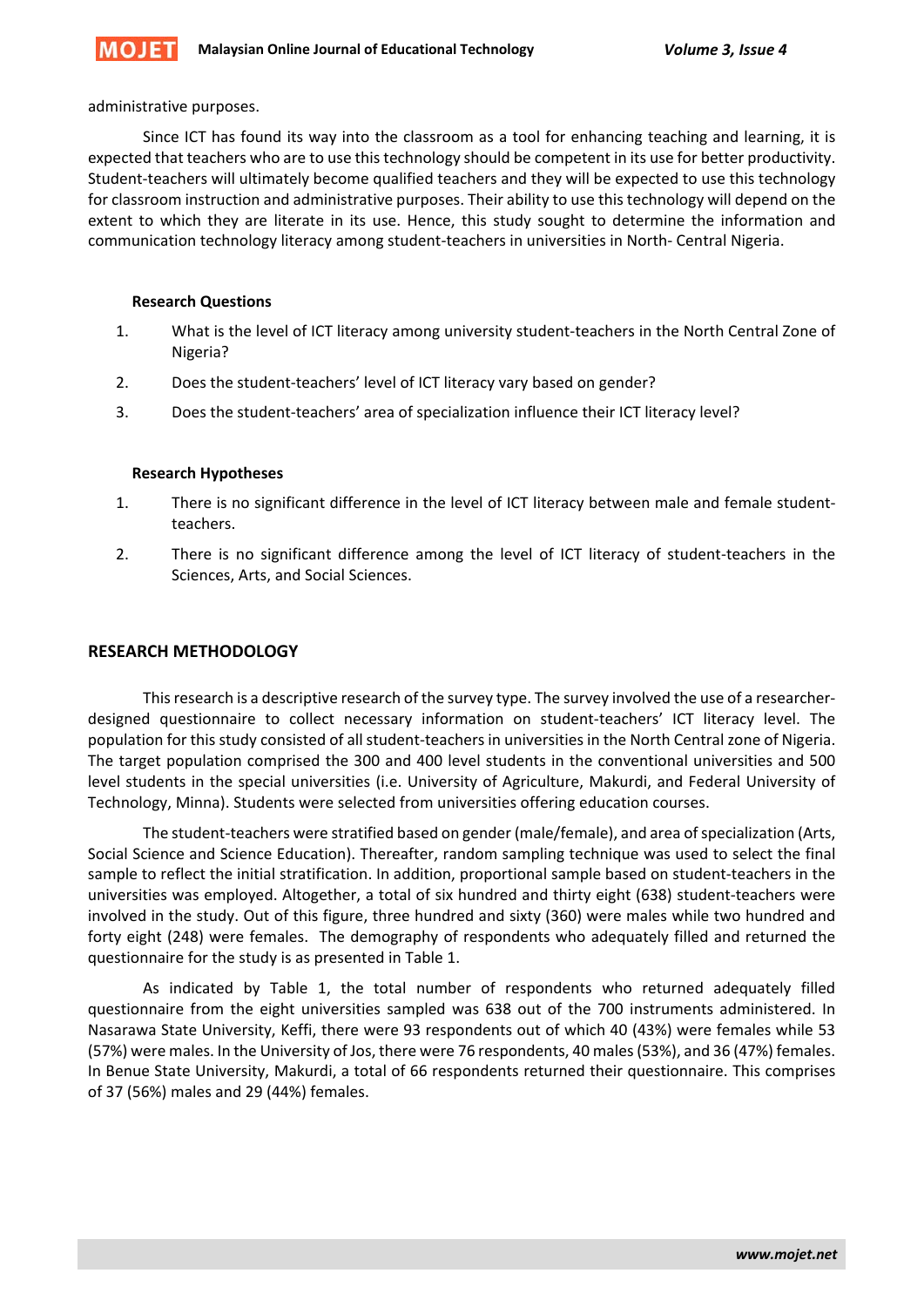

| <b>Institution</b>                            | <b>Respondents</b> |              |                |           |            |            |  |
|-----------------------------------------------|--------------------|--------------|----------------|-----------|------------|------------|--|
|                                               | No                 | <b>Males</b> | <b>Females</b> | Arts      | Social Sc. | Science    |  |
| Nasarawa State<br>University, Keffi.          | 93                 | 53(57%)      | 40(43%)        | 32(34.4%) | 40(43.0%)  | 21(22.6%)  |  |
| University of Jos.                            | 76                 | 40(53%)      | 36(47%)        | 19(25.0%) | 42(55.3%)  | 15(19.7%)  |  |
| Benue State University,<br>Makurdi.           | 66                 | 37(56%)      | 29(44%)        | 10(15.2%) | 6(9.1%)    | 50(75.8%)  |  |
| University of Abuja.                          | 101                | 59(59%)      | 42(41%)        | 25(24.8%) | 48(47.5%)  | 28(27.7%)  |  |
| Ibrahim Babangida<br>University, Lapai        | 38                 | 18(47%)      | 20(53%)        | 11(28.9%) | 22(57.9%)  | 5(13.2%)   |  |
| University of Ilorin                          | 100                | 47(47%)      | 53(53%)        | 45(45.0%) | 14(14%)    | 41(41%)    |  |
| Kwara State University,<br>Malete             | 74                 | 40(54%)      | 34(46%)        | $0(0\%)$  | 60(81.1%)  | 14(18.9%)  |  |
| Federal University of<br>Agriculture, Makurdi | 90                 | 66(73%)      | 24(27%)        | $0(0\%)$  | $0(0.0\%)$ | 90(100%)   |  |
| Total                                         | 638                | 360          | 278            | 142       | 232(36.4%) | 264 (41.3) |  |

#### **Table 1 Demographics of Respondents by Institution**

The total number of respondents in the University of Abuja was 101 out of which 59 (59%) were males while 42 (41%) were females. In Ibrahim Babangida University Lapai, the total number of respondents was 38.18 (47%) of them are males, while 20 (53%). In the University of Ilorin, 100 respondents returned their questionnaire. Out of this number, 47 (47%) were males while the remaining 53 (53%) were females. In Kwara State University, the total number of respondents was 90 out of which 66 (73%) were males while 24 (27%) were females. Altogether, 22.2% of the respondents were studying Arts Education, 36.4% were in the social sciences while 41.3% were in the sciences.

The instrument used for this study is a researcher-designed questionnaire named ICT Literacy Level Questionnaire (ICTLLQ) drawn from the existing instrument of Olumorin (2008), Yusuf (2004), and UNESCO's survey instrument for ICT literacy (2010). The instrument contains five sections A, B, C and D.

Section A deals with respondents' biodata information on the institution and respondents' area of specialization, and Section B requested for information on respondents' access to some computer applications, programmes and supporting devices. Respondents were expected to choose a response mode that best described where they saw themselves in terms of access to the listed computer applications, programmes and supporting devices. It contained 28 items. The response modes for this section were: My Personal Computer (MPC), Family PC (FPC), Friends' PC (FRPC), School's Computer Room (SCR), Business Centre (BC). Section C requested for information on respondents' level of literacy on basic ICT operations. It contained 12 items. The response modes for this section were: Advanced (A), Moderately Skilled (MS), Know the Basics (KB), and No Competence (NC). In section D, respondents were expected to provide information on their competence in integrating ICT for instruction. It contained 18 items. The response modes for this section are: Highly proficient (HP), Proficient (P), Somewhat (S), and Not at all proficient (NAP).

Validation of the research instrument was carried out by giving the questionnaire to educational technologists and computer experts for content validity. The reliability of the instrument was carried out using test re-test method. Using Pearson Product Moment Correlation Coefficient formula, a reliability index of 0.742 was obtained for the instrument.

Data were collected by direct administration. Firstly, permission was sought from the administrators of the Faculties of Education in the universities concerned. The sampled universities were personally visited by the researchers. The instrument was administered to respondents and retrieved immediately after the respondents have filled them. The study was conducted over a period of thirteen weeks.

In assessing the ICT literacy level of the student-teachers, this study adapted the ICT literacy grading system presented by Australia's Ministerial Council for Education, Early Childhood Development and Youth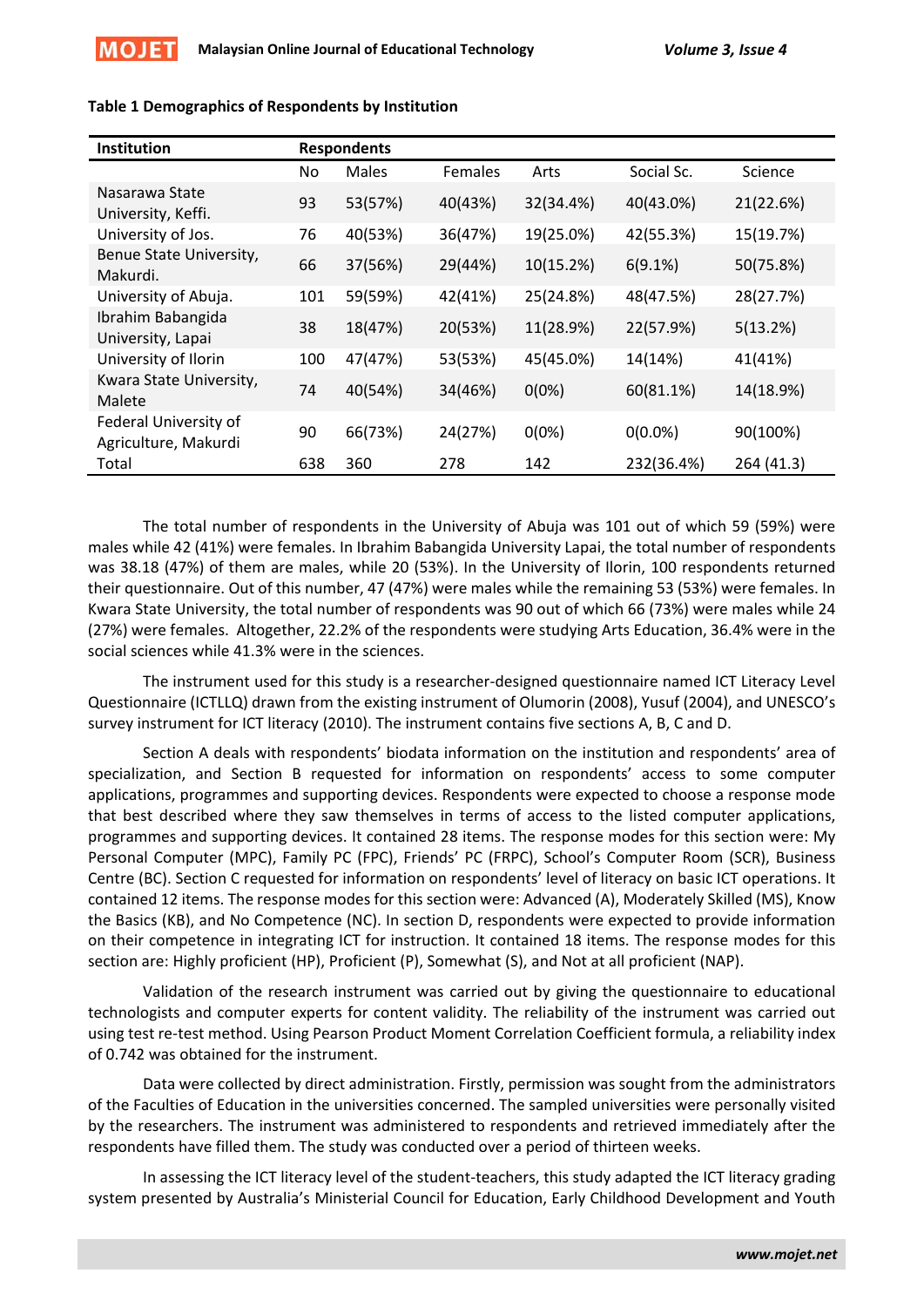Affairs (MCEECDYA, 2008). In adapting this, the response of each of the student-teachers to each item in the questionnaire is graded, summed up and taken to percentage. However, the grading system was adapted to five since the questionnaire was formulated on five response modes. The overall percentage grade obtained by any respondent was matched with any of the five ICT grade levels (1-5) adapted from MCEECDYA (2008). Each respondent was placed in accordance with the scheme on Table 2:

# **Table 2 ICT Literacy Level Grading Scheme**

| <b>Overall % grade</b> | <b>ICT literacy level</b> |
|------------------------|---------------------------|
| 80-100                 | 5                         |
| 61-80                  |                           |
| 41-60                  | ર                         |
| $21 - 40$              | າ                         |
| 0-20                   |                           |

The statistical methods used for analysis were: frequency count; mean, percentages; t-test, and analysis of variance (ANOVA).

#### **Data Analysis and Results**

The analyses of the data obtained in respect of the research questions and the hypotheses are presented as follows:

**Research Questions 1:** What is the level of ICT literacy among student-teachers in universities in the North Central Zone of Nigeria?

Analysis of the results obtained in respect of this research question is presented on table 3. From the analysis on table 3, the mean grade obtained is the average score of all the respondents to all items under each area of literacy as presented in each section of the questionnaire. The score is awarded out of a maximum score of 4, which is the highest grade of four response modes used in the questionnaire. The scores of the response modes range from 0 to 4.

# **Table 3 Overall ICT literacy level of the student-teachers**

| <b>SN</b>      | <b>Area of Literacy</b>            | Mean grade<br>obtained | <b>Maximum</b><br>grade<br>obtainable |  |  |
|----------------|------------------------------------|------------------------|---------------------------------------|--|--|
|                | <b>Basic ICT operation</b>         | 2.82                   | 5                                     |  |  |
| $\mathfrak{p}$ | ICT use                            | 2.35                   | 4                                     |  |  |
| 3              | Access to ICT                      | 2.94                   | 4                                     |  |  |
| 4              | ICT integration for<br>instruction | 2.68                   | 4                                     |  |  |
|                | Average                            | 2.7                    | 4.25                                  |  |  |

Grading system adapted from MCEECDYA (2008).

From Table 3, 2.7 out of 4.25 transforms into 63.53% as the overall percentage score for the four sections used to determine the ICT literacy level of the respondents. This is rounded up to 64. This falls into ICT literacy level 3 (average) on the grading scale for measuring ICT literacy as adapted by this study. Next, 51-70% falls on ICT literacy level 4, level 5 being the highest (Table 4). Based on the adopted scale, studentteachers in the North-Central zone of Nigeria are therefore placed on ICT literacy level of 3. Respondents on level 3 are described as having an average ICT literacy level. They have the ability to use ICT to enhance communication. They use conventionally recognised software commands to edit and reformat information products. They recognise common examples in which ICT misuse may occur and suggest ways of avoiding them.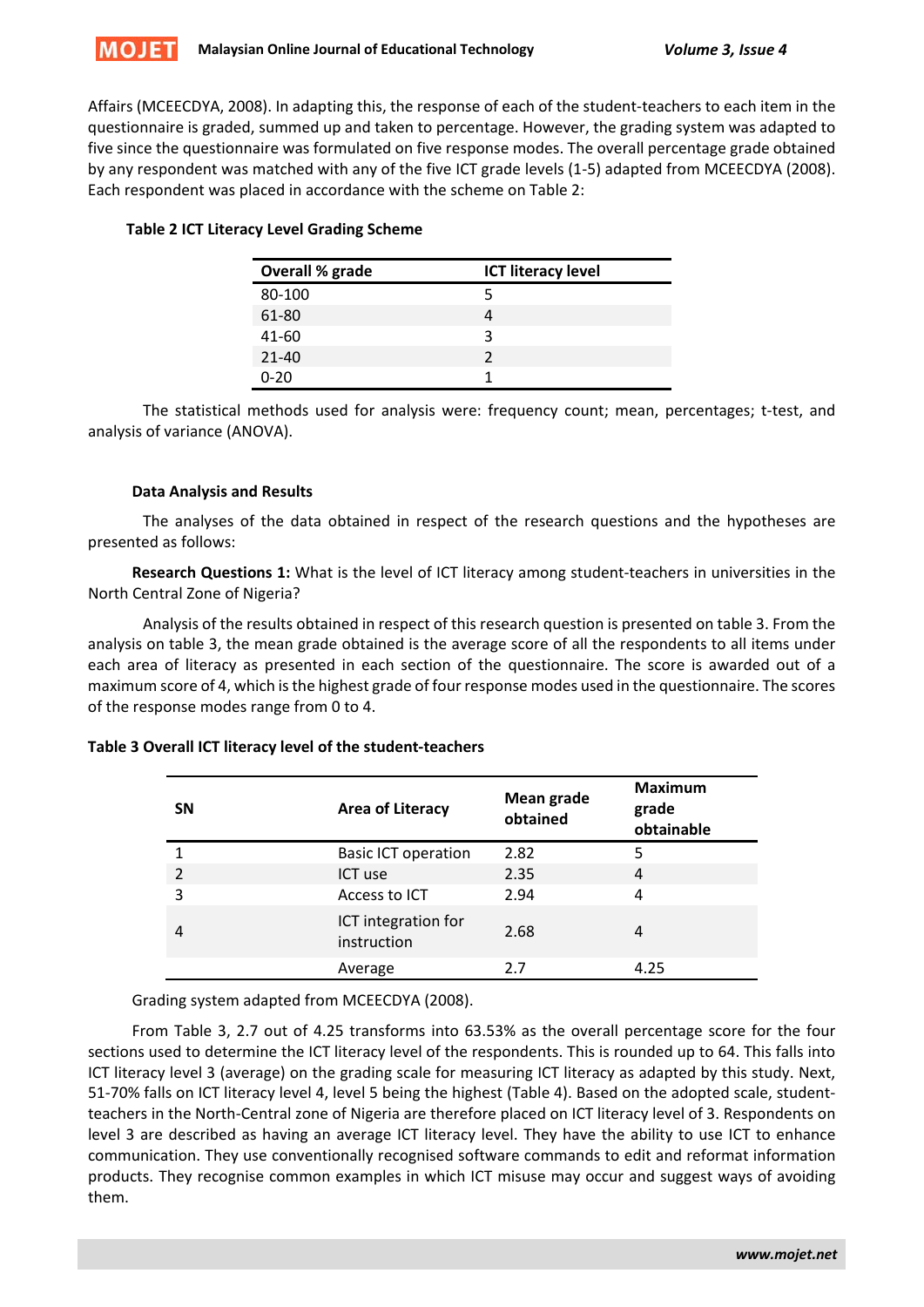**Research question 2:** Does the student-teachers' level of ICT literacy vary based on gender?

The corresponding hypothesis for this research question is hypothesis 1.

**Hypothesis 1:**There is no significant difference in the level of ICT literacy between male and female student-teachers. The results obtained in respect of this hypothesis is presented on table 4.

| Gender | N<br><b>Mean</b> |    | Df  |       | Sig.  | <b>Decision</b> |
|--------|------------------|----|-----|-------|-------|-----------------|
| Male   | 364              | 71 | 636 | 1.672 | 0.095 | Ho not          |
| Female | 274              | 69 |     |       |       | rejected        |

| Table 4 t-Test of the level of ICT literacy of student-teachers based on gender |  |
|---------------------------------------------------------------------------------|--|
|---------------------------------------------------------------------------------|--|

*p* > 0.05

Referring to Table 4, the *t*-test value of *t*(636), = 1.672 greater than 0.05 is not significant because the probability value of 0.095 is higher than the alpha value of 0.05. This indicates that no significant difference exists in the level of ICT literacy between male and female student-teachers. Therefore the hypothesis which states that there is no significant difference in the level of ICT literacy between male and female studentteachers is rejected. This means that the student-teachers' level of ICT literacy does not vary based on gender.

**Research question 3:** Does the student-teachers' area of specialisation influence their ICT literacy level?

The corresponding hypothesis for this research question is hypothesis 2.

Hypothesis 2: There is no significant difference among the level of ICT literacy of student-teachers in the Sciences, Arts, and Social Sciences.

The result obtained in respect of this hypothesis is presented in Table 5.

|           |  |  |  |  | Table 5 ANOVA of difference among Arts, Sciences and Social Sciences student-teachers on their ICT |  |  |
|-----------|--|--|--|--|----------------------------------------------------------------------------------------------------|--|--|
| literacy. |  |  |  |  |                                                                                                    |  |  |

|                          | Sum of<br>squares | Df  | <b>Mean</b><br>square |       | Sig.  | <b>Decision</b>                 |
|--------------------------|-------------------|-----|-----------------------|-------|-------|---------------------------------|
| <b>Between</b><br>groups | 616.820           | າ   | 308.410               |       |       |                                 |
| Within<br>groups         | 209404.705        | 635 | 329.771               | 0.935 | 0.393 | Do not<br>reject H <sub>o</sub> |
| Total                    | 210021.524        | 637 |                       |       |       |                                 |

From the data shown in Table 5, the *F*-value *F* (2,635) = 0.935 and its *p-* value is greater than 0.05 is not significant because the probability value of 0.393 is higher than the working alpha value of 0.05 which indicates that there is no significant difference among the level of ICT literacy of student-teachers in the Sciences, Arts, and Social Sciences. Therefore, the hypothesis which states that there is no significant difference among the level of ICT literacy of student-teachers in the Sciences, Arts, and Social Sciences is accepted. This means that student-teachers' area of specialization does not influence their ICT literacy level.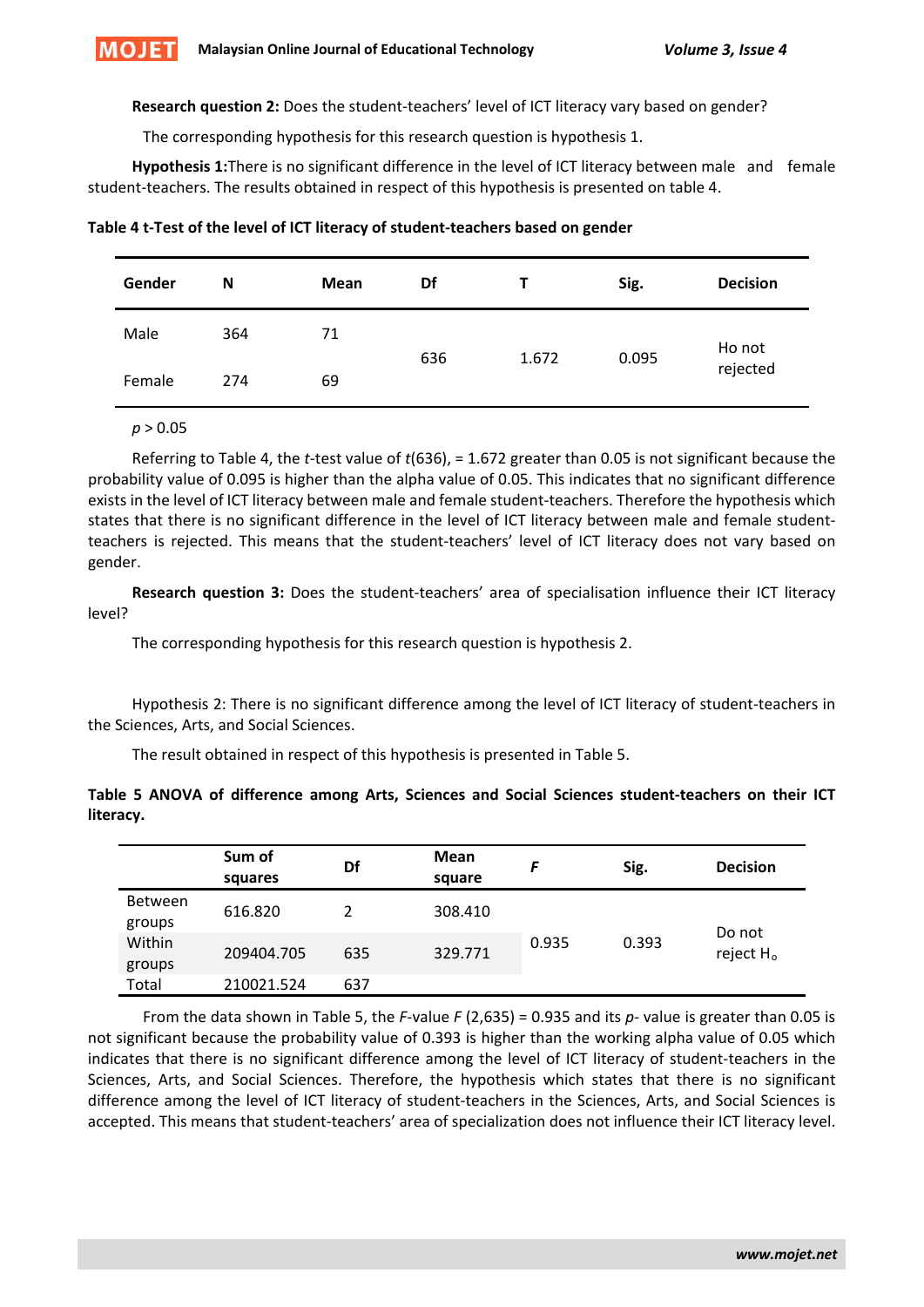#### **Summary of Findings**

The findings of this study are therefore summarized as follows:

- 1. Based on the adapted scale, student-teachers in the North-Central zone of Nigeria had an ICT literacy level of 3 which is graded as average. Respondents on level 3 are described as being able to generate simple general search questions and select the best information source to meet a specific purpose. They retrieve information from given electronic sources to answer specific, concrete questions. They assemble information in a provided simple linear order to create information products. They use conventionally recognized software commands to edit and reformat information products. They recognize common examples in which ICT misuse may occur and suggest ways of avoiding them.
- 2. There was no significant difference in the level of ICT literacy between male and female studentteachers {*t*(636) = 1.672 > 0.05}. This means that gender had no influence on their level of ICT literacy. Therefore the hypothesis which states that there is no significant difference in the level of ICT literacy between male and female student-teachers is accepted.
- 3. There was no significant difference in the level of ICT literacy of student-teachers in the Sciences, Arts, and Social Sciences {*F*(2,635) = 0.935 > 0.05}. This means that area of specialization had no influence on the level of ICT literacy. Therefore, the hypothesis which states that there is no significant difference among the level of ICT literacy of student-teachers in the Sciences, Arts, and Social Sciences is accepted.

# **DISCUSSION**

The results obtained from this study indicate that student-teachers in the North-Central zone of Nigeria have an average ICT literacy level. By implication, the majority of the student-teachers could only make use of ICT for some purposes and they cannot be described as being very proficient in ICT use. The findings indicate that there is a limit to which the student-teachers will be able to deploy ICT in their professional practice when they eventually become professional teachers. This is because teachers' ability and willingness to integrate ICTs into their teaching will largely depend on the professional training and development they receive (Abolade & Yusuf, 2005; Selinger & Autin, 2003; Williams, 2003).

Since these student-teachers have indicated a limited ability to use ICT effectively at their level, it means they need more training on integrating ICT use into their teaching. The present finding is similar to that of Olumorin (2008) who conducted a study to find out lecturer's attitude to, competence and use of computers in tertiary institutions in Kwara State Nigeria. His findings indicated that lecturers were averagely competent in the use of computers in their areas of specializations, computer being a major ICT element.

The introduction of ICT related courses into the curriculum of universities could also be a factor responsible for the average level of ICT literacy indicated by the student-teachers. For instance, at the university level, the NUC benchmark for minimum academic standard prescribes that all education students should take EDU 304 (ie., ICT in Education) as a 2 credit course. (NUC, 2004). For GSE 107, 108 and EDU 304, the content areas include the meaning and types of computer, historical development of computer, classification of computer, basic computer operation, introduction to word processing and so forth. The group of respondents in this study has been taken through these courses. This could be responsible for their average level of ICT literacy.

Besides that, the present study indicates no significant difference in the level of ICT literacy between male and female student-teachers. This means that gender is not a factor with regard to ICT literacy. The result is similar to that of Olumorin (2008) who found that both male and female lecturers used computers frequently, that the attitude of male and female lecturers to computers did not differ and that the competency level of male and female lecturers does not differ. It should be emphasized that gender is not a criteria for admission into universities. Some studies carried out have found gender disparity in ICT achievement in favor of males (Ajunwa 2000; Awodeji, 1997). The present finding does not go along with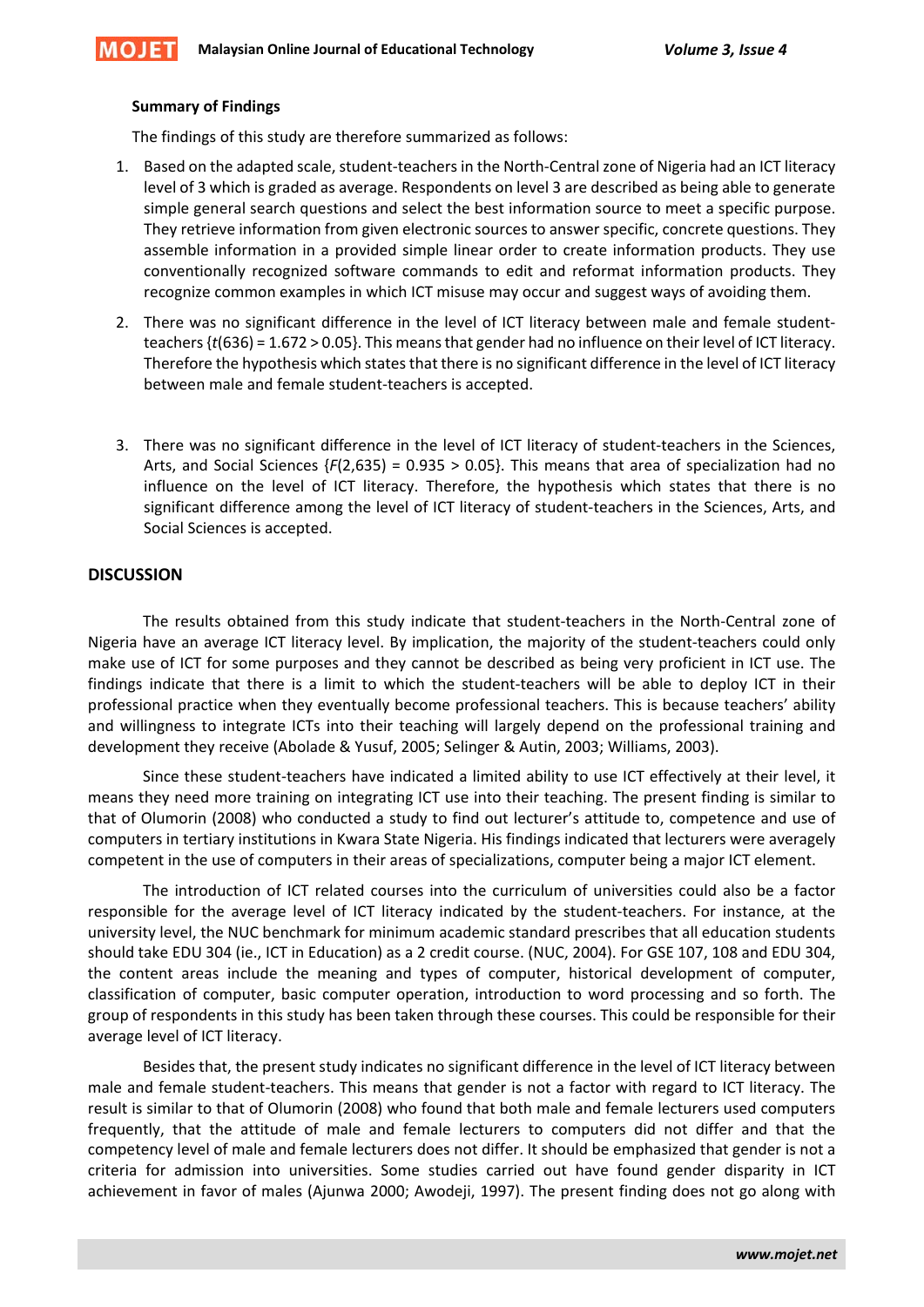these studies. However, the finding is similar to those of Anaekwe (1997), Ibe (2004), Madu (2004) and Nwosu (1991). Hence, findings on the extent of gender difference in ICT literacy are inconclusive.

The subject area of specialization of the student-teachers had no influence on their ICT literacy level, since no significant difference was found between the level of ICT literacy of student-teachers in the Sciences, Arts, and Social Sciences. In a related study conducted by Olumorin (2008), he also found no significant difference in computer use by lecturers in tertiary institutions based on their areas of specialization. This corroborates the fact that all areas of specialization require extensive use of ICT.

# **CONCLUSION**

The conclusion that could be drawn from the results of this study is that the ICT literacy level of student teachers in the North-central part of Nigeria was just average. To have been able to attain a literacy level of 3 out of a maximum level of 5 is an indication that the ICT literacy level of the respondents is not too poor and not so good. The competencies attached to this level of literacy include the ability to generate simple general search questions and select the best information source to meet a specific purpose. It also includes the ability to use conventionally recognized software commands to edit and reformat information products.

# **RECOMMENDATIONS**

Based on the findings of this study, the following recommendations are put forward:

- 1. Since the level of ICT literacy level of the student-teachers were found to be average, effort should be made by the universities to provide facilities that enhance access. This will improve transform this into making the student-teachers to imbibe the culture of integrating ICT into pedagogy and educational administration.
- 2. The high level of ICT literacy of the student-teachers poses lesser hindrance to the deployment of ICT for instruction by lecturers; hence, lecturers should utilize available ICTs in their respective universities to the fullest to improve academic performance of the student-teachers.
- 3. There is need to improve the access of the student-teachers to ICT for a better level of use, especially since they have an average ICT literacy level. Hence the various universities should make available more ICT equipment to their students.
- 4. Student teachers should be encouraged to expand their ICT literacy to the level of being able to produce instructional software for their own lessons.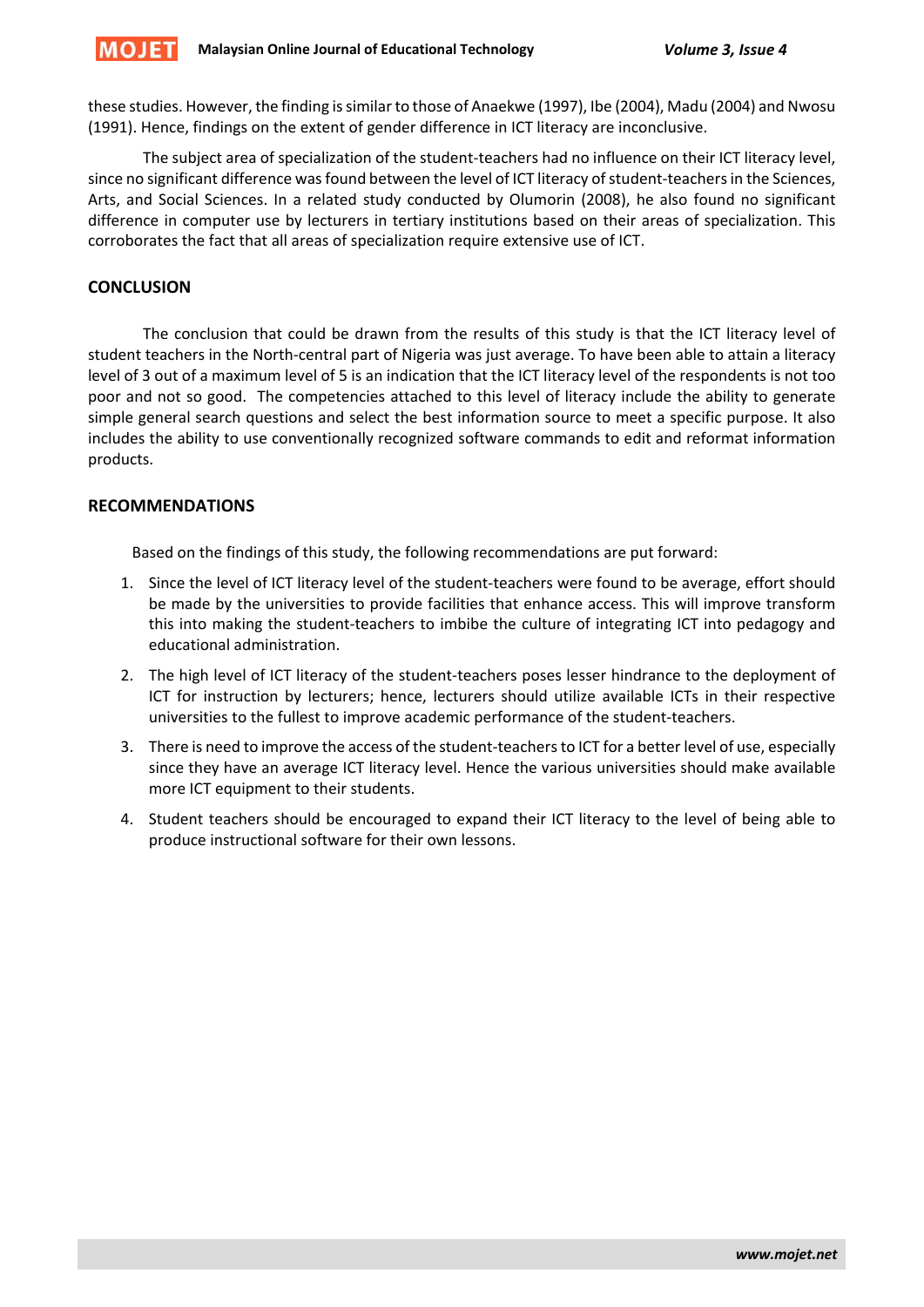

#### **REFERENCES**

- Abolade, A. O., & Yusuf, M. O. (2005).ICTs and the Nigeria teacher education programme. *African Journal of Educational Studies, 3*(1), 23-30.
- Ajunwa, R. (2004*). A world without women: The evolution of the masculine culture of science*. Lagos: His Grace Publishers.
- Anaekwe, C. (2000). *Evolution of poverty in Nigeria: 1989-93*. *World Bank Policy Research Working Paper*. Enugu: Fourth Dimension Press.
- Awodeji, B. A. (2007). *Planning human resource development*. Ibadan, Nigeria: Heinemann.
- Bebetos, C., & Antonio, S. (2008). Why use information and communication technology in schools? Some theoretical and practical issues. *Journal of Information Technology for Teacher Education, 10*(1&2), 7- 18.
- Bruce, R. (1998). Knowledge and innovation system. In OECD, *Knowledge management in the learning society.* Paris, France: OECD.
- Dede, C. (1996). Emerging technologies and distributed learning, *American Journal of Distance Education, 10*(2)*,* 4-36.
- Elsenburg, M., & Johnson, D. (1996). *Computer skills for information problem-solving: Learning and teaching technology in context.* Syracuse, NY: ERIC.
- Ewhrudjakpor, L. A. (2006). Designing hypermedia systems, for instruction. *Journal of Educational Technology Systems, 12*(19)*,* 14-29.

Federal Republic of Nigeria (2004).*National Policy on Education* (4th ed.). Lagos, Nigeria: NERDC Press.

- Harvard, K., Hughes, B., & Clark, M. (1998). Sizing the opportunity: The quality and extent of online education in the United States 1996 and 1997. The Sloan consortium. Retrieved from http://www. Literacyandtechnology.org/v3n1/Williams.htm
- Ibe, T. F. (2004). *Instructional media and technology for learning.* Calabar: City Printing & Publishers.
- Kadel, C. (2005). *Innovation in Education: The increasing digital world-issues of today and tomorrow.* NJ: Erlbaum.
- Madu, B. (2001). *The benefit of information technology*. Enugu: Smart Publishers.
- MCEECDYA. (2008). National Assessment Program-ICT literacy years 6 & 10. Ministerial Council for Education, Early Childhood Development and Youth Affairs (MCEECDYA). Retrieved from [www.mceedcdya.edu.au/verve/-resources](http://www.mceedcdya.edu.au/verve/-resources)